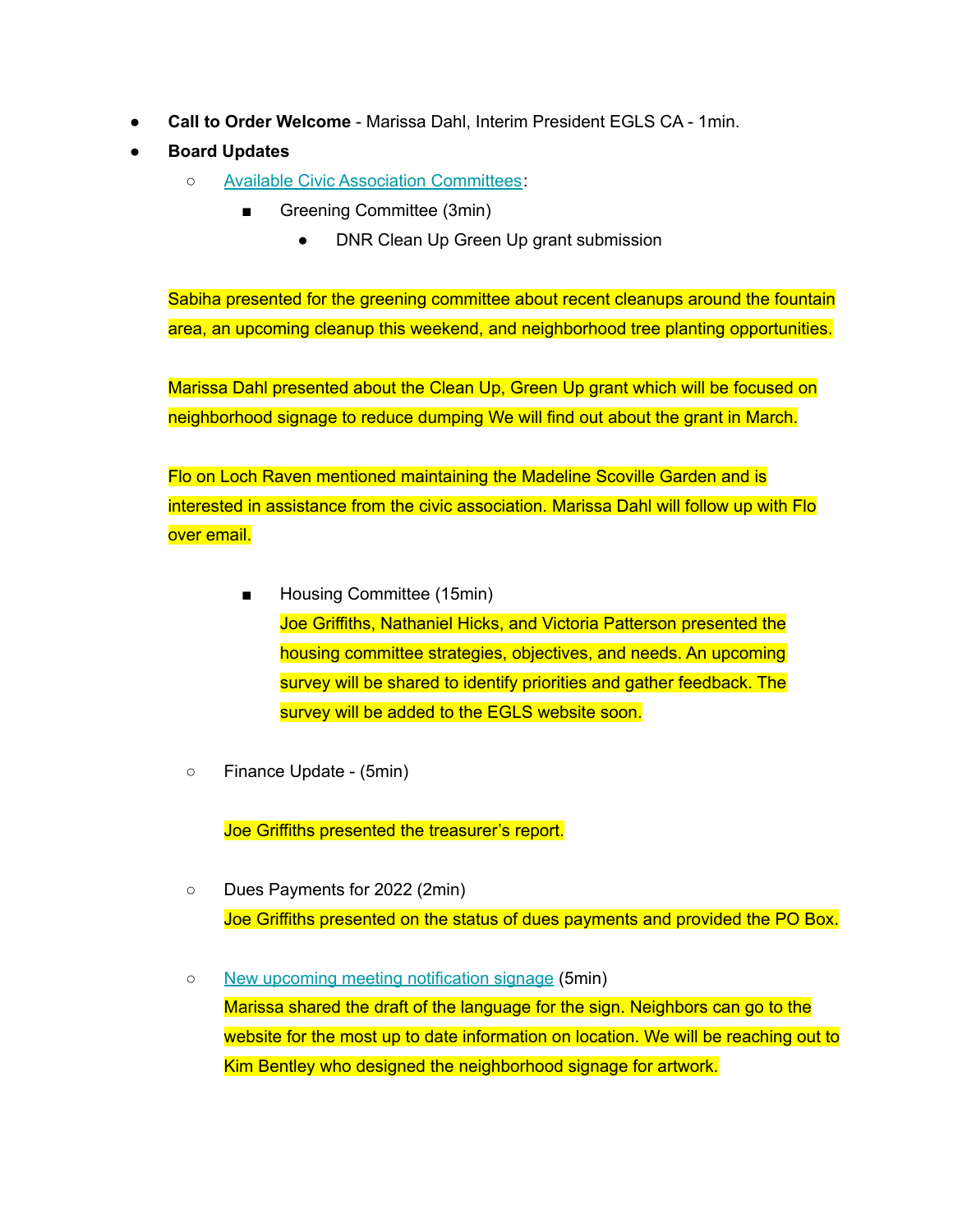## **● Board Elections (10min)**

- President Nominees: [Marissa](https://www.ednorgardenslakeside.org/about-us) Dahl Current vice president Sabiha led the election. There were no additional nominations from the floor. Marissa Dahl is voted in as president.
- Second Vice President Nominees: [Nathaniel](https://www.ednorgardenslakeside.org/about-us) Hicks Jr. Flo made a motion to nominate, Joe Griffiths seconded. All in favor of Nathaniel Hicks Jr. as Second Vice President.
- Treasurer Nominees: Joe [Griffiths](https://www.ednorgardenslakeside.org/about-us) Flo made a motion to nominate Joe as continue treasurer, multiple seconds, all in favor.
- Ednor Gardens Representative No moves from the floor for an Ednor Gardens Representative. We will reach out to Dwanda to confirm she is interested.

## **● Neighborhood Announcements**

- Guest Speakers
	- Department Of Public Works Cherod Hicks (10min) Cherod Hicks is the project engineer for the 35th and Hillen flooding mitigation project. He presented a map of the area that will be field verified. They will manually be checking each inlet and a gutter analysis. The database still shows Memorial Stadium which explains why all of the inlets need to be manually checked and the map needs to be remade. Engineer Hicks met with Councilwoman Ramos to identify potential projects that might reduce flooding at 35th and Hillen. Engineer Hicks asked for any pictures from neighborhoods of their blocks, property, or storm drains showing flooding to help with project design. Councilwoman spoke about the process of deciding on an infrastructure process to prevent backflow and help water flow more easily into the inlets that exist and what needs to be expanded. This is a puzzle of multiple infrastructure projects (e.g. new pipes) including an initial \$5 million from federal infrastructure funding. Cherod is working on gathering and building a new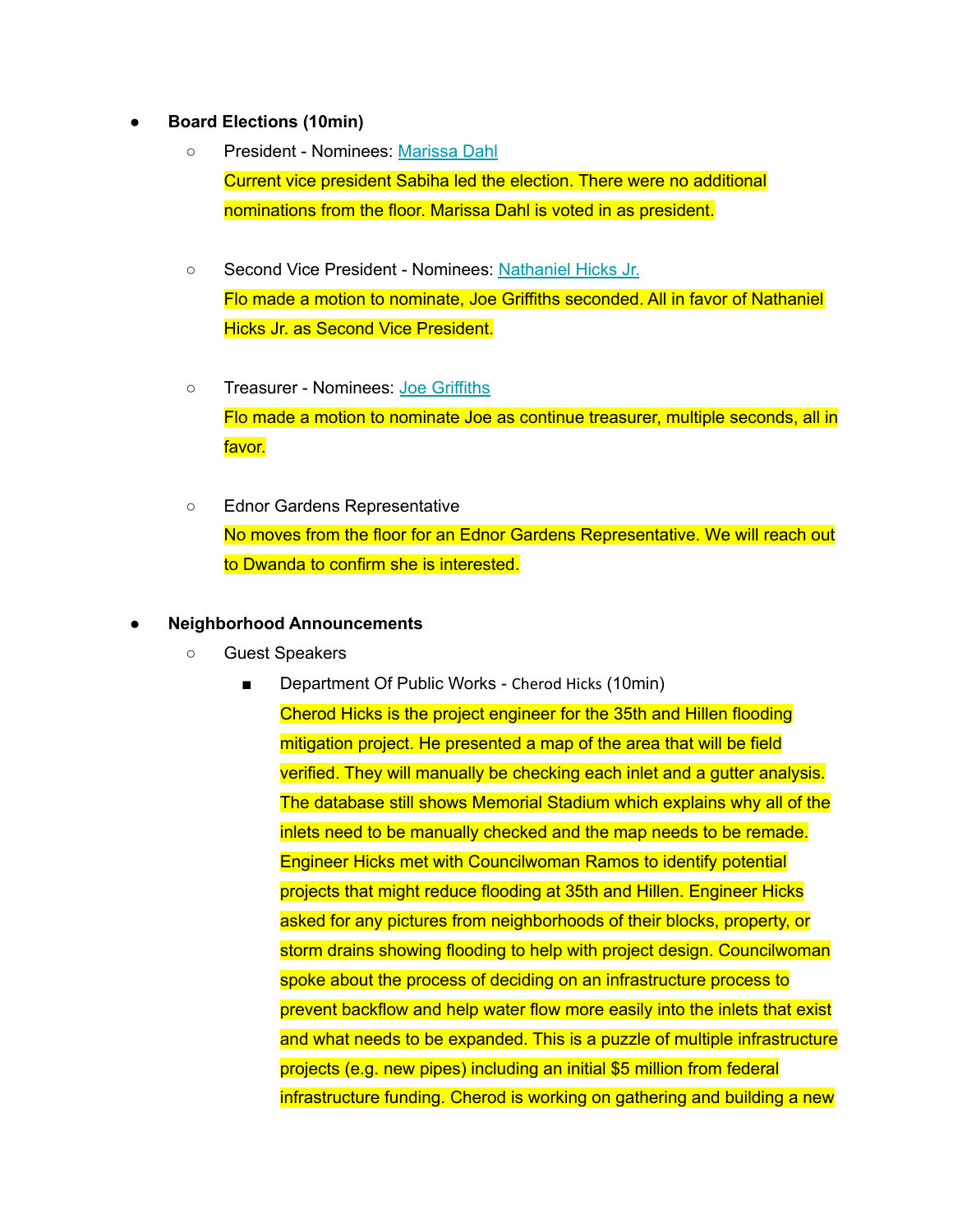database on flooding information. So any data that neighbors share will go directly to this database to improve the historical records for the city. He mentioned that typically engineering design has been running simulations based on 10-year rain events but this is being adjusted to 100 or even 150 year rain events to accommodate for increased flooding due to climate change.

Sen Mary Washington asked about clarification on timeline.

Engineer Hicks estimates 4 - 6 months for data collection, then there will be a process to engage a consult, create the design, and go through the permitting process. This could take at least 2 years. Then will need to procure the funding and start construction.

Sen Washington asked about more immediate stormwater mitigation or warning. Neighbor Mary Jackson mentioned that warning lights would likely not be effective due to the quickness of the flooding. Engineer Hicks mentioned that this is an area that spreads way beyond this area, and there is a potential to look at other small scale techniques such as looking about what can be done further upstream or some smaller scale methods to increase the effectiveness of existing infrastructure to lessen the issue more immediately.

Request from Sabiha about stipend for sump pumps for neighborhoods who might not be able to afford them. Councilwoman Ramos responded that the way the water is affecting the properties affects each property differently. And in some houses the water comes in so fast, the sump pump turns off. Mary Jackson mentioned she has had to replace the sump pumps twice.

Engineer Hicks mentioned that this area is close to 900 acres of drainage in this area which is why this is such a complex issue. There is not one easy solution. Engineer Hicks recommended one larger scale solution rather than wasting too much time and energy on many smaller solutions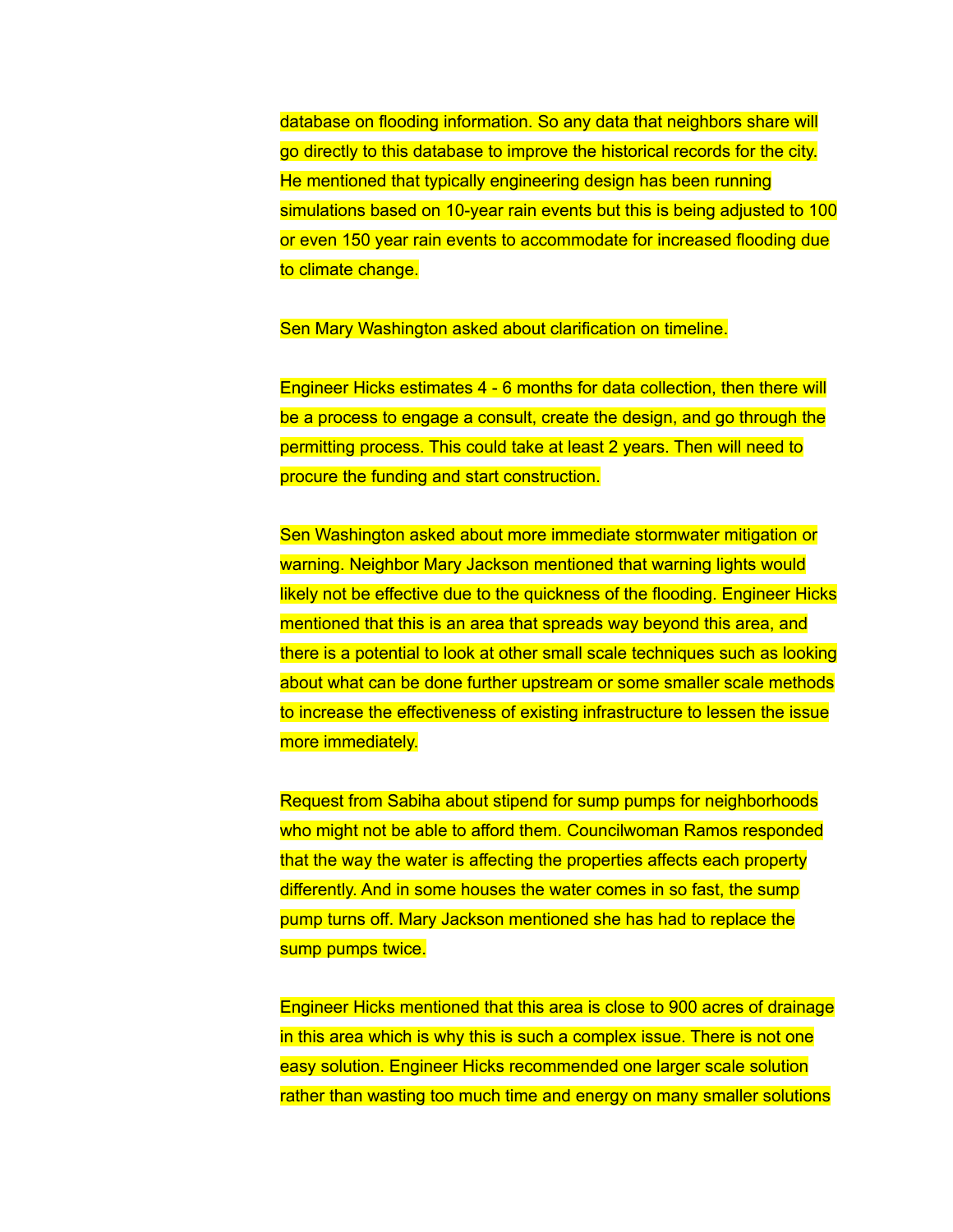that are less effective. Data gathering and strategic planning for a large scale design is key.

Reminder to neighbors to please share data about dates and photos from past events!

Cherod.Hicks@baltimorecity.gov

■ Baltimore Police Department (Northeast District) - Sergeant Harty & Officer Jones-Cooper (10min) Major Hohman came to the meeting and presented on crime in general including recent carjackings in the neighborhood. Year to date, crime in general is down 26% year to date and 46% for the 5 year average. However, carjackings are up 125% year to date. Citywide has seen an increase in carjackings overall but this neighborhood is higher than the city average. There has been an increase in police deployment in the neighborhood which will continue through the end of the year. The deployment appears to be reducing the carjackings. The summer crime plan was focused on robberies. The end-of-year crime plan is focused on microzone which historically have been problem areas. Homicide clearance rate and shooting clearance rate for the NE area is number one in the city. We have a new police captain for the area (Captain Joanne Wallace) who has experience working at the police academy including with a program that engages social workers as part of a crisis response team.

Flo asked about neighborhood speeding. Major Hohman mentioned that speeding comes up as every neighborhood meeting. He mentioned the various measures used to combat speeding including car stops on the main thoroughfares, but would like to make a bit more headway on car stops. There have been about 56 car stops a day. The camera are not incredibly effective - there are many unpaid tickets and are not managed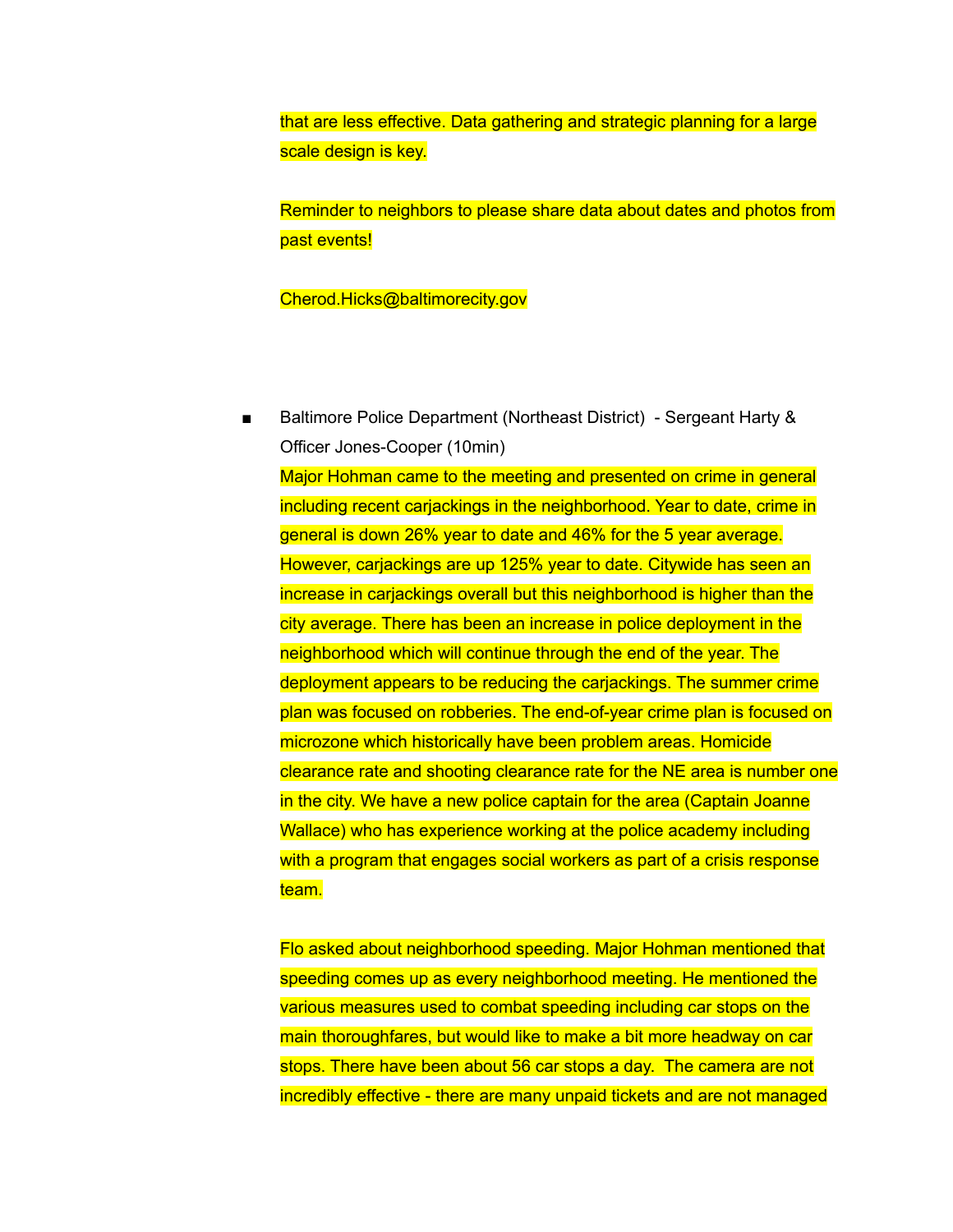## by the police department.

Question from Jenny about patterns - e.g. time of day or block location. Subarus tend to be more targeted but unclear if it is because they are more common. Tuesday seems to be higher but unclear why. Suspected that it is because the neighborhood is darker and leafier. The cars are being used in other crimes around the cities. There is a particular area just south of us in the Eastern district where the cars are being dumped. It is a target easy theft area. The number one anti-theft device is stick shift. About ten arrests in the last six months (juveniles who are known to the police and to each other) have been made. The commissioner and federal partners are aware of this issue and it is very much on their radar.

■ Baltimore City Council District 14 Update - Councilwoman Odette Ramos (15 mins)

Councilwoman Ramos presented about the plan for signage in the neighborhood to reduce dumping. She mentioned her bill submitted today to reduce parking restrictions around the Alameda - analysis is being done on these streets to assess the parking restrictions. She will be collecting input from engineers about traffic calming methods.

Greenmoutn Ave. and Waverly Main Street are doing Small Business Saturdays after Thanksgiving.

Senator Mary Washington - District Update (10mins)

Sen. Washington provided some slides about the recent redistricting. There will be a special decision in the MD General Assembly on Dec. 6 to redraw the congressional district lines. Then in January at the start of the 90 day session the governor will present state legislative redistricting plan. Presentation included information on state population changes and district maps. Every district in the city is below the ideal population.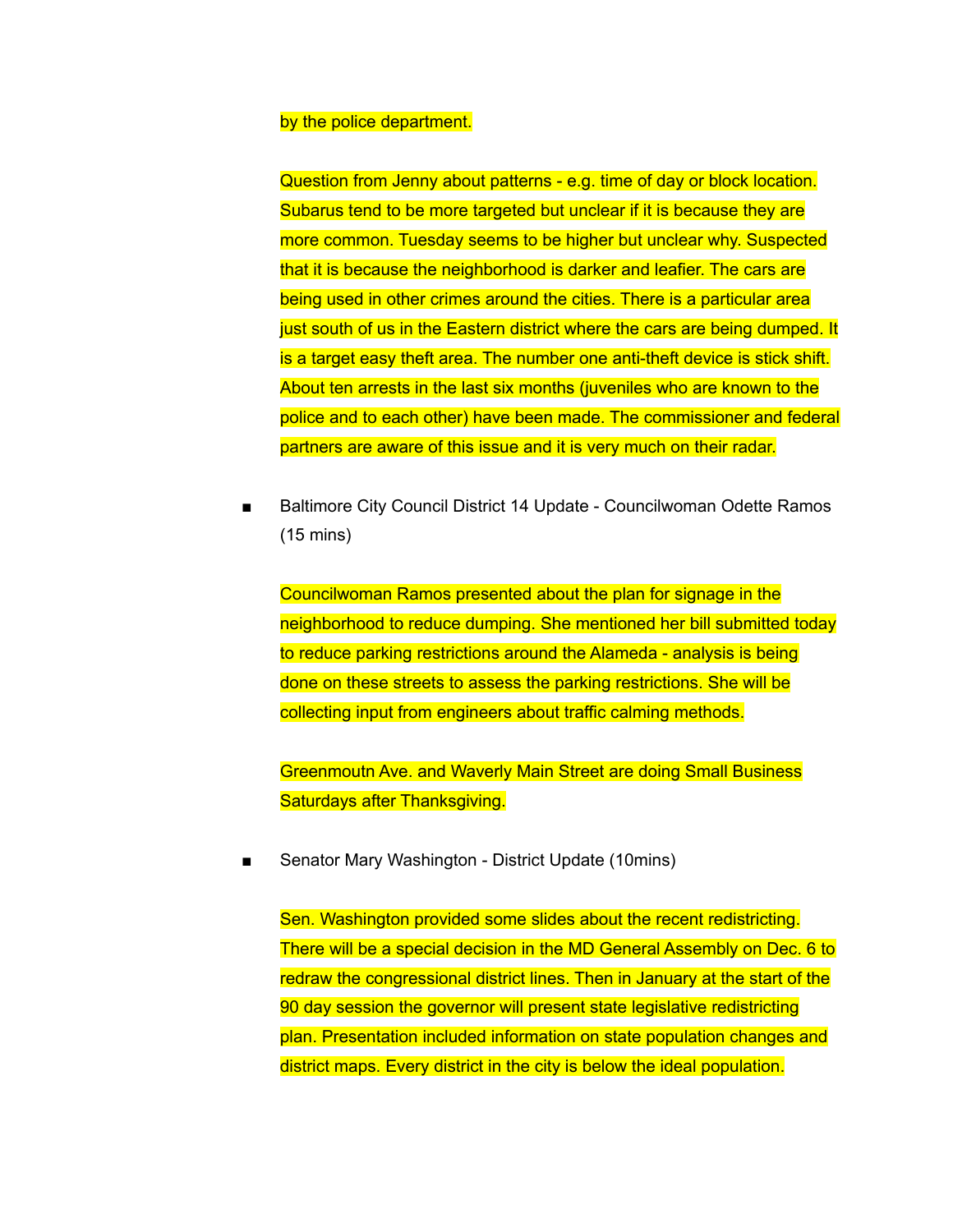There are two redistricting commissions - one created by the governor and one created by the Maryland senate president and house speaker.

There may be a need for citizen advocacy to be sure that Baltimore City gets the representation it needs.

## Information from the chat:

From Sen. Mary Washington, 43rd District to Everyone 09:08 PM MARYLAND CITIZENS REDISTRICTING COMMISSION On January 12, 2021, Governor Hogan issued an Executive Order forming the Maryland Citizens Redistricting Commission. The Commission is charged with revising the congressional and legislative district lines, https://redistricting.maryland.gov/pages/default.aspx https://redistricting.maryland.gov/Pages/final.aspx Commission delivers final recommended maps to Governor Hogan on November 5, 2021. Legislative district plan sent to Maryland General Assembly: Due by January 12, 2022 LEGISLATIVE REDISTRICTING ADVISORY COMMISSION In July 2021, the Senate President and House Speaker formed the Legislative Redistricting Advisory Commission. The Commission charge is to redraw Maryland's Congressional and Legislative election district maps. https://mgaleg.maryland.gov/Other/Redistricting/webpage-110921.pdf

Sen Washington will ask neighbors for support if needed to testify about the impact of a redistricting change.

Logan Endow asked about undercounting in Baltimore City (e.g. undocumented citizens not being included in the census count). Sen. Washington responded that unfortunately there is not an opportunity to re-do any census data.

City Councils will be redistricted after the state process. Redistricting maps will begin to appear next summer.There has been some loss of population in the area. But no further

- Events (5min)
	- [Holiday](https://www.eventbrite.com/e/ednor-gardens-lakeside-holiday-cookie-tour-tickets-210089562537) Cookie Tour Saturday, December 11th @ 1-3pm

Ednor Gardens Lakeside Holiday Cookie Tour FREE Tickets: https://www.eventbrite.com/e/ednor-gardens-lakeside-holiday-cookie-tourtickets-210089562537